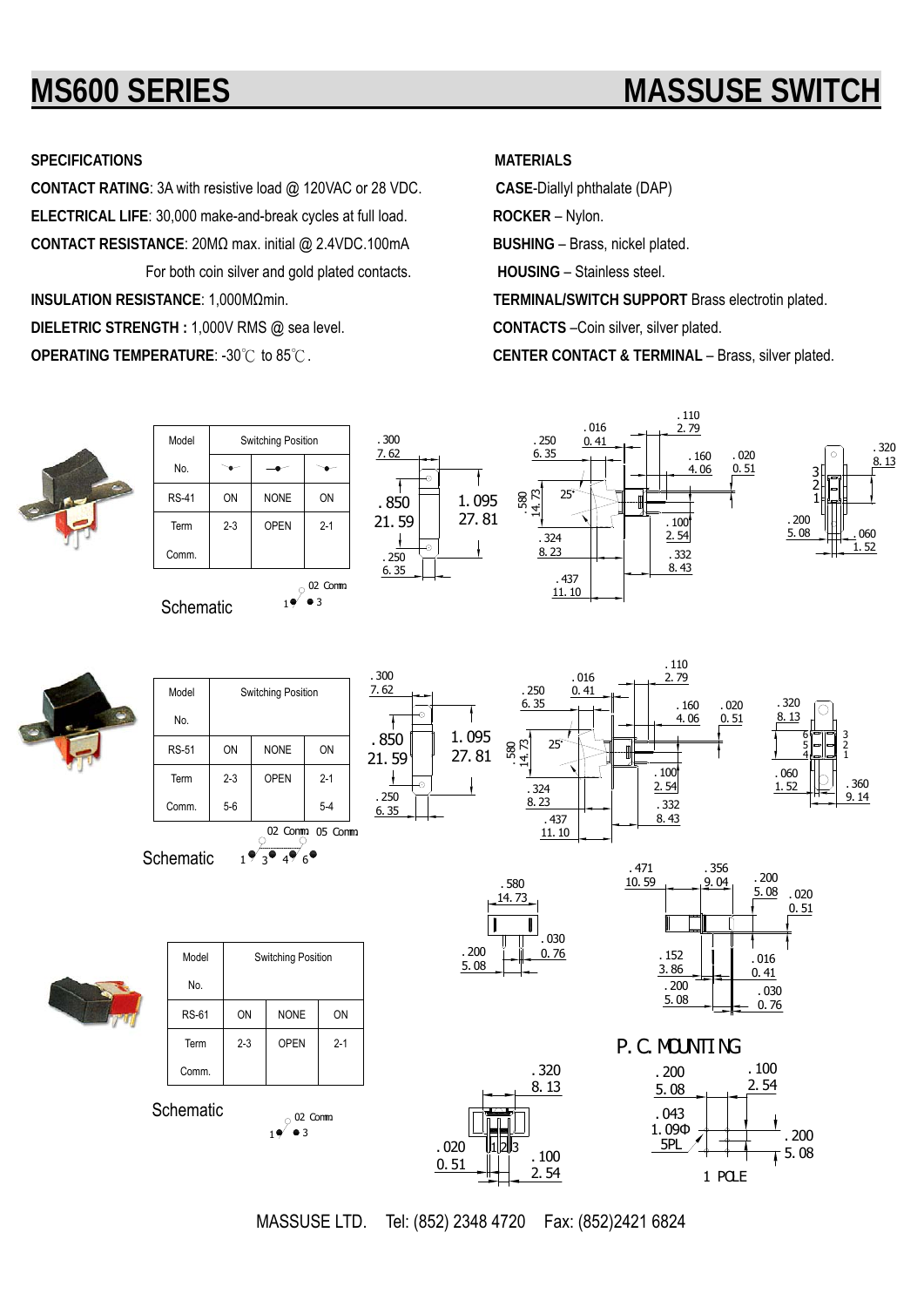# **MS600 SERIES** MASSUSE SWITCH



| Model                                       | Switching Position |             |         |  |
|---------------------------------------------|--------------------|-------------|---------|--|
| No.                                         |                    |             |         |  |
| <b>RS-71</b>                                | ON                 | <b>NONE</b> | ON      |  |
| Term                                        | $2 - 3$            | <b>OPEN</b> | $2 - 1$ |  |
| Comm.                                       | $5-6$              |             | $5 - 1$ |  |
| Schematic<br><b>N5</b><br>n2<br>Comm<br>Com |                    |             |         |  |

1

02 Comm.  $3 - 476$ 

05 Comm.









. 580 14. 73 . 250  $6.35$  . 356 9. 04 . 304 7. 72  $25^\circ$  . 300  $\frac{1}{25}$   $25^\circ$ 7. 62 16× . 030  $0.41 \times 0.076$ . 417 10. 59 . 200 5. 08 .  $\bar{10}0$ 2. 54 . 200 5. 08 . 130 3. 30 . 020 0. 51 . 320 8. 13 . 020 3PL  $0.51$ 



|                                         | Model        | Switching Position |             |         |  |
|-----------------------------------------|--------------|--------------------|-------------|---------|--|
|                                         | No.          |                    |             |         |  |
|                                         | <b>RS-81</b> | ON                 | <b>NONE</b> | ON      |  |
|                                         | Term         | $2 - 3$            | <b>OPEN</b> | $2 - 1$ |  |
|                                         | Comm.        |                    |             |         |  |
| Comm<br>02<br>$\mathbf{r}$ $\mathbf{r}$ |              |                    |             |         |  |